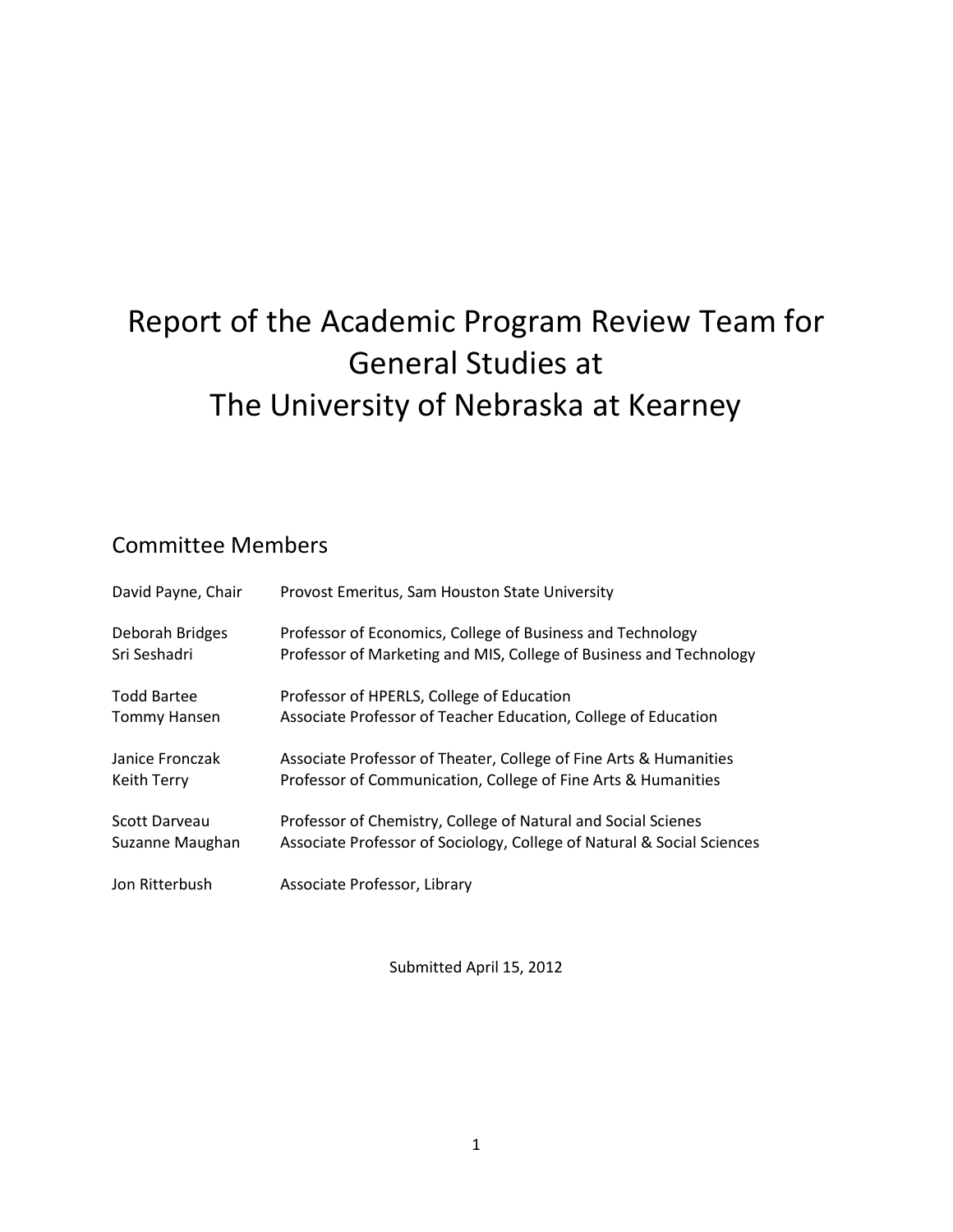Report of the APR Committee for General Studies at

The University of Nebraska at Kearney

#### **Abstract**

The materials reviewed in the self- study and the information obtained in the site visit both indicate a quality, coherent program which has been carefully thought out, developed, and implemented over a period of years with thorough attention to substance and process. The program has been developed with extensive and diverse faculty involvement. It has many strengths in design, implementation and assessment which evidence strong leadership. In this section, we will summarize the strengths of the program. Some of the strengths will also be mentioned in the context where they are appropriate in the other sections of the report. In those sections, recommendations and suggestions for change will also be made when appropriate. Then they will be repeated as a group in the recommendations section of this report.

Among the most obvious **design** strengths are:

- The program is based on and is consistent with the institutional mission.
- The program is unified and common to all undergraduates beginning at The University of Nebraska at Kearney.
- The program was developed using a process of roundtable discussions involving extensive faculty input.
- The program has elements of sequence which have logical coherence beginning with portal and foundation courses and ending with a capstone course.
- The portal course focuses on basic critical thinking.
- The capstone course focuses on integrative thinking.
- Objectives for each element of the curriculum have been carefully thought through and explicitly specified.
- The design takes into consideration the recommendations of the previous reviews and largely implements them, or indicates why they have not been accepted.
- The learning experience of students has been given the top priority in program design.
- Assessment was built into the basic program design.
- A method for making a full range of changes was built into the program design.
- An appropriate appeals procedure for students is included in the program design.
- Some flexibility for transfer students is built into the program design.
- The program has clear and generally appropriate outcome objectives.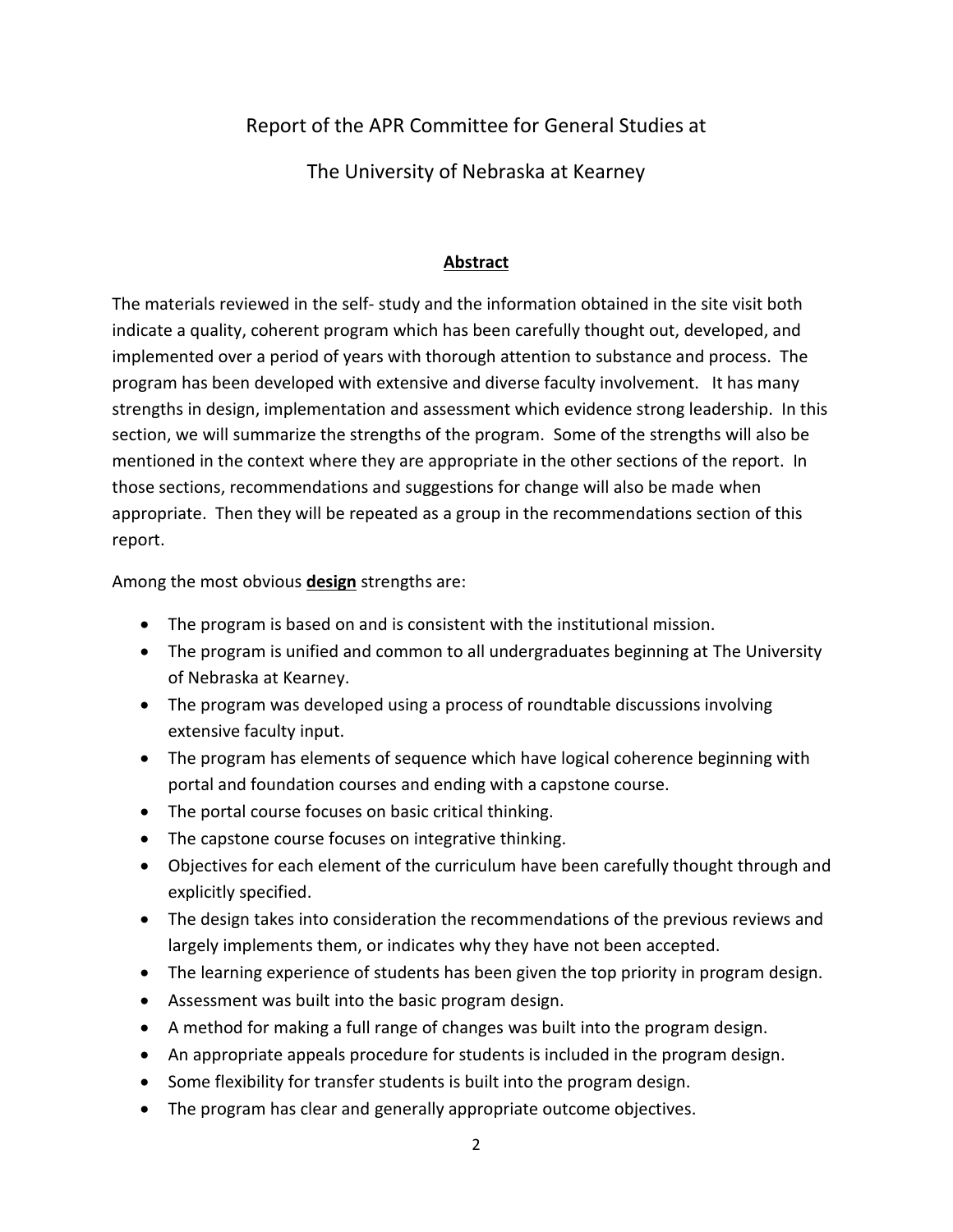- The program self-study proposes some directions for future development.
- The program includes a mechanism for community college articulation.

Among the most obvious strengths in **implementation** are:

- The program has a governance structure involving a council with extensive faculty input.
- The program has regularly scheduled meetings for the governance council.
- There is a clearly specified process for implementing substantial and routine changes in the program.
- A gradual rolling implementation schedule in course assessment was integrated into the program design.
- A training program for faculty involved in the general studies program has been initiated.

Among the most obvious strengths in the general studies **assessment processes** are:

- The program incorporates several of The Association of American Colleges and Universities (AAC&U) best practice policies.
- The program builds on the experience of comparison schools.
- Assessment of the portal course is already leading to change in that course indicating an operating feedback loop.
- The use of a nationally standardized rubric as a guide for assessment of the courses was adopted.
- The council initiated an early step toward creating an Inter-coder reliability process.
- There are common assessment procedures across the whole program.
- Student input informed the assessment process (2011 student survey).

All of these strengths indicate strong leadership by the director of the General Studies Program and committed support by the General Studies Council. This is a critical strength.

These strengths indicate a maturely conceived program which is in the orderly process of full implementation and evaluation.

Broad directions for the future are discussed in detail in the following sections of the report. Because the program is new and still not yet fully implemented, and because The University of Nebraska at Kearney has a rapidly approaching North Central Association visit, the implementation of many of these suggested changes should be delayed until after that visit.

Review team proposals for consideration are of two types: adjusting the program, and broadening the vision. There are a number of "adjusting the program" recommendations and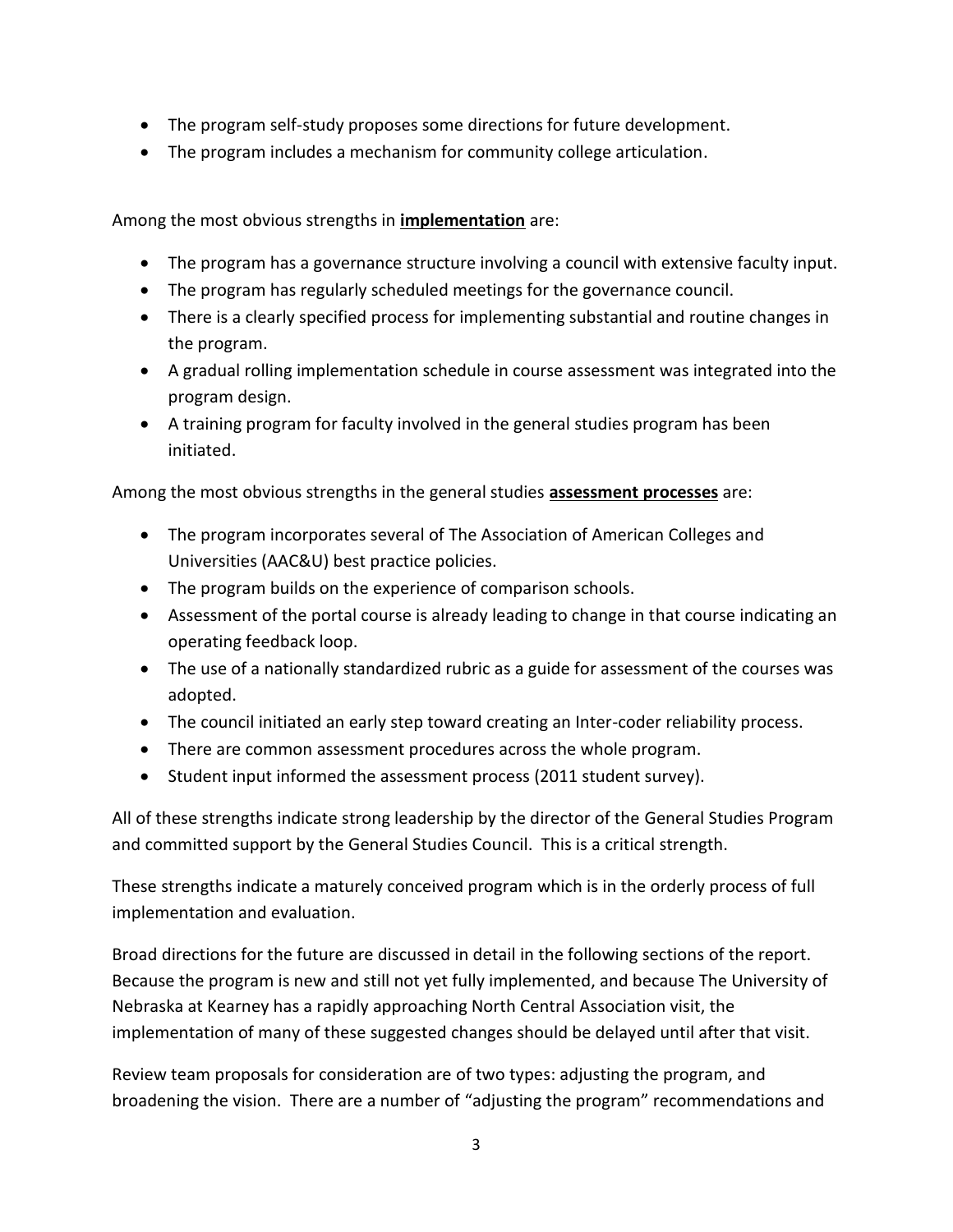suggestions relating to the assessment program, the policy document and organization of general studies, funding of TaskStream and other parts of the program and details of the curriculum. A few paragraphs are added by way of introducing a broader vision of general education, some of which might be considered by the institution as general studies continues to evolve over the next few years.

#### **Evaluation of the Self-Study Document**

The Self-Study was prepared according to the APR Guidelines. The Self-Study included all appropriate components for a General Studies Program review. Parts of sections four, five, and six in the APR Guidelines are unnecessary for a General Studies Program review and were appropriately excluded.

The Self-Study was very detailed, extremely thorough, and easy to follow. The document provided evidence that the program is based on, and is consistent with the mission.

An accurate portrayal of the process used in developing, launching, and assessing the new General Studies Program was described. The document was historically accurate in that it included sections titled "Considerations for program renewal from the 2007 program review" (Academic Program Review pp. 109-124), and "Academic Program Review, 2001" (Academic Program Review pp. 13-16). The information provided in these sections was very helpful. For example, proposition #3 of the 2007 review stated the following, "a reformed curriculum should offer coherence, from freshman 'portal' courses through discipline-oriented core courses to a disciplinary 'capstone' course." (Academic Program Review p.14) The Self-Study includes and responds to the recommendations from these previous reviews, such as this one, and reports on their implementation where appropriate. In addition, recommendations for future directions were proposed.

A balanced presentation of campus views of the historic strengths and weaknesses of the General Studies Program was provided. For example, actual survey results, from student and faculty surveys in 2005 and 2011 were reported. Over half of the faculty responded to the survey reported on pages 129-136 of the Self-Study. Only a small majority of these were positive about the development process and substance of the new program. Universities foster and encourage diversity of opinion among professionals, so such diversity of response is not surprising. The development of the program was under time constraints from the regional accrediting agency. Given this time constraint, the process was very collegial and open. Only about 10% of the faculty felt negatively enough to write critical comments.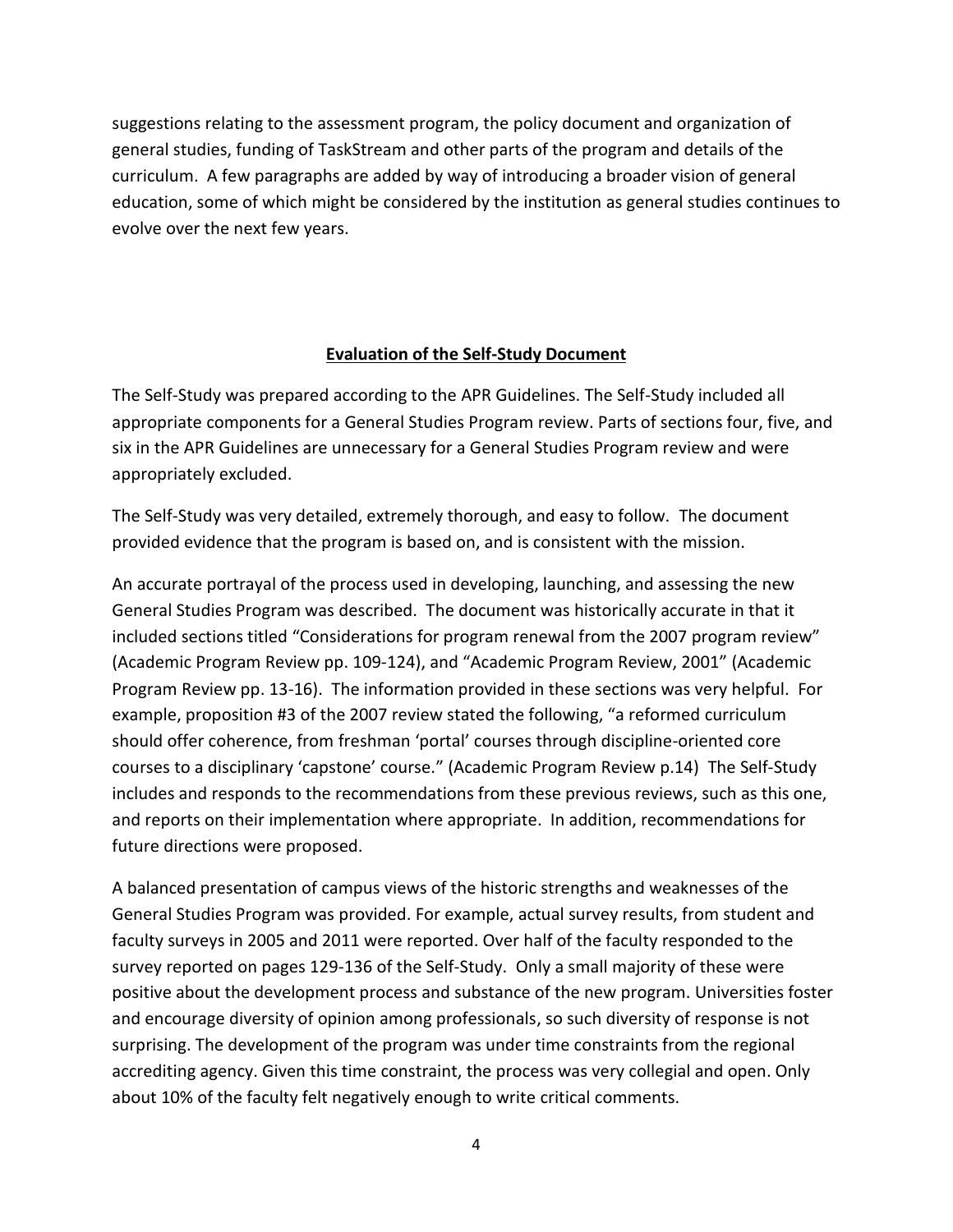Faculty expressed three concerns in the 2011 survey which were not clearly described in the Self-Study, but were clarified during the team visit. These were, the degree to which academic advising is integrated into the program, the fit of foreign language into the program requirements, and the degree to which credits taken by transfer students apply to the completion of their general studies.

The surveys conducted in 2005 and 2011 provided a great deal of useful data which can be used as a baseline for further research. Follow-up surveys would assist program leadership in more objectively determining any change in perceptions of the General Studies Program which have taken place.

**Recommendation 1: The General Studies Council should conduct a follow up survey of student and faculty perceptions of the General Studies Program.** 

## **Evaluation of the Mission of the Department / Program**

#### Mission and Goals

The mission of the General Studies Program at The University of Nebraska at Kearney (UNK) aligns itself with the mission of the university in a significant way. The program is designed to help "students acquire knowledge and abilities to: understand the world, make connections across disciplines, and contribute to the solution of contemporary problems" which is in harmony with the university's mission (www.unk.edu/uploadedFiles/about/strategicplan/SPC [Phase 1.pdf](http://www.unk.edu/uploadedFiles/about/strategicplan/SPC%20Phase%201.pdf) (Page 1)), and its stated commitments to:

- "A holistic concept of student development…
- Student learning...
- A curriculum that provides solid grounding for all students in the liberal arts and, sciences while also enabling them to specialize and to prepare for careers…
- Processes to assess student learning and to adjust plans, programs, and budgets in light of that appraisal."

[\(www.unk.edu/uploaded Files/about/strategicplan/SPC Phase 1.pdf](http://www.unk.edu/uploaded%20Files/about/strategicplan/SPC%20Phase%201.pdf) (Page 2)).

The structure of the General Studies Program itself exhibits this alignment with the mission of the university. The program is unified and common to all matriculating undergraduates and developed to be a sequential educational experience beginning with portal and foundation courses and ending with the capstone course. Within the program, Foundational Core courses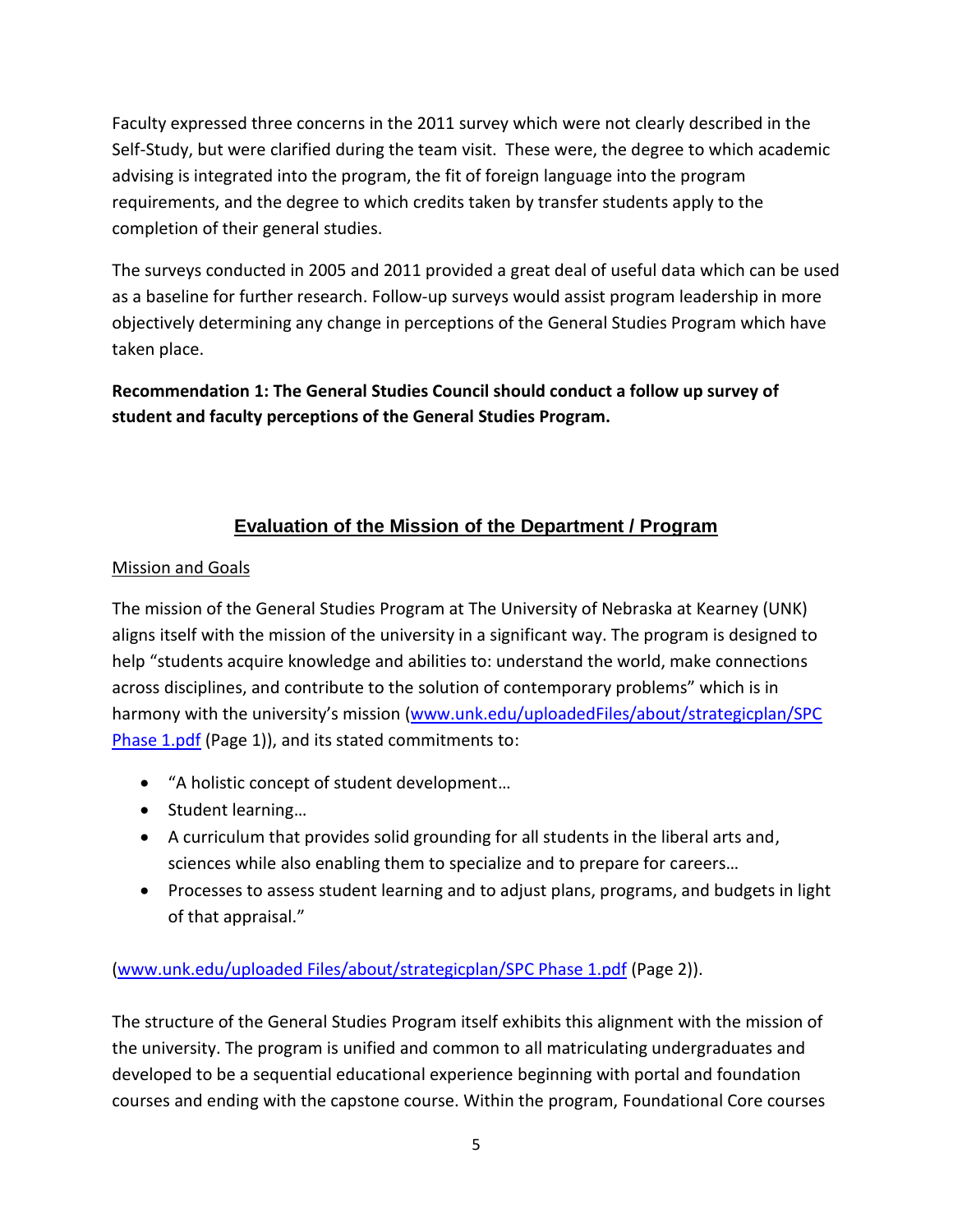provide students with the basic skill set in oral and written communication, math, and understanding of democracy. The solid grounding in liberal arts and sciences and preparation for career development is provided through the Distribution courses which include courses from all four undergraduate colleges. The portal courses, which focus on the development of critical thinking skills, and capstone courses, which focus on integrative thinking, foster the development of student's ability to become life-long learners.

In keeping with the spirit of the university's mission, the program also envisions incorporating "the values and objectives of academic disciplines, and prepare[ing] students for life in global society." (UNK Strategic Plan). This commitment is reflected in the program's stated objectives used in the assessment process of the overall program and the individual categories within each area of the program (e.g., Foundational Core, Portal, Distribution Courses, and Capstone).

The General Studies Program mission statement, which informed the development of the new program, implemented in fall 2010, was written as the result of Phase I Roundtables in 2005- 2006. Mission statements should be reviewed on a regular basis to ensure currency and consistency with current practices. In addition, since that time the role of online education has become increasingly prominent. Since it has been several years since the adoption of the current mission statement, and the growth of the market for online education, the Review Team recommends the following:

## **Recommendation 2: The General Studies Council should revisit the mission statement of General Studies for currency including the examination of the role of online education.**

#### Trends

The focus on revitalizing general education programs to incorporate the skills which enable college graduates to be "engaged citizens" has been an important topic in higher education for some time. This discussion has resulted in numerous campuses changing general education programs from a "cafeteria style" program to a more cohesive program that has distinct and assessable learning outcomes. The renewal of UNK's General Studies program has followed this trend and the new program reflects a more cohesive program that is mission driven and assessable.

The new General Studies Program (implemented in Fall 2010) was guided by *Greater Expectations: A New Vision for Learning as a Nation Goes to College* (National Panel Report AAC&U) and the best practices in liberal education of fifty-some colleges and universities; leading to a more cohesive General Studies Program for UNK. The learning goals developed were in line with much of the latest thinking on effective liberal education. These include: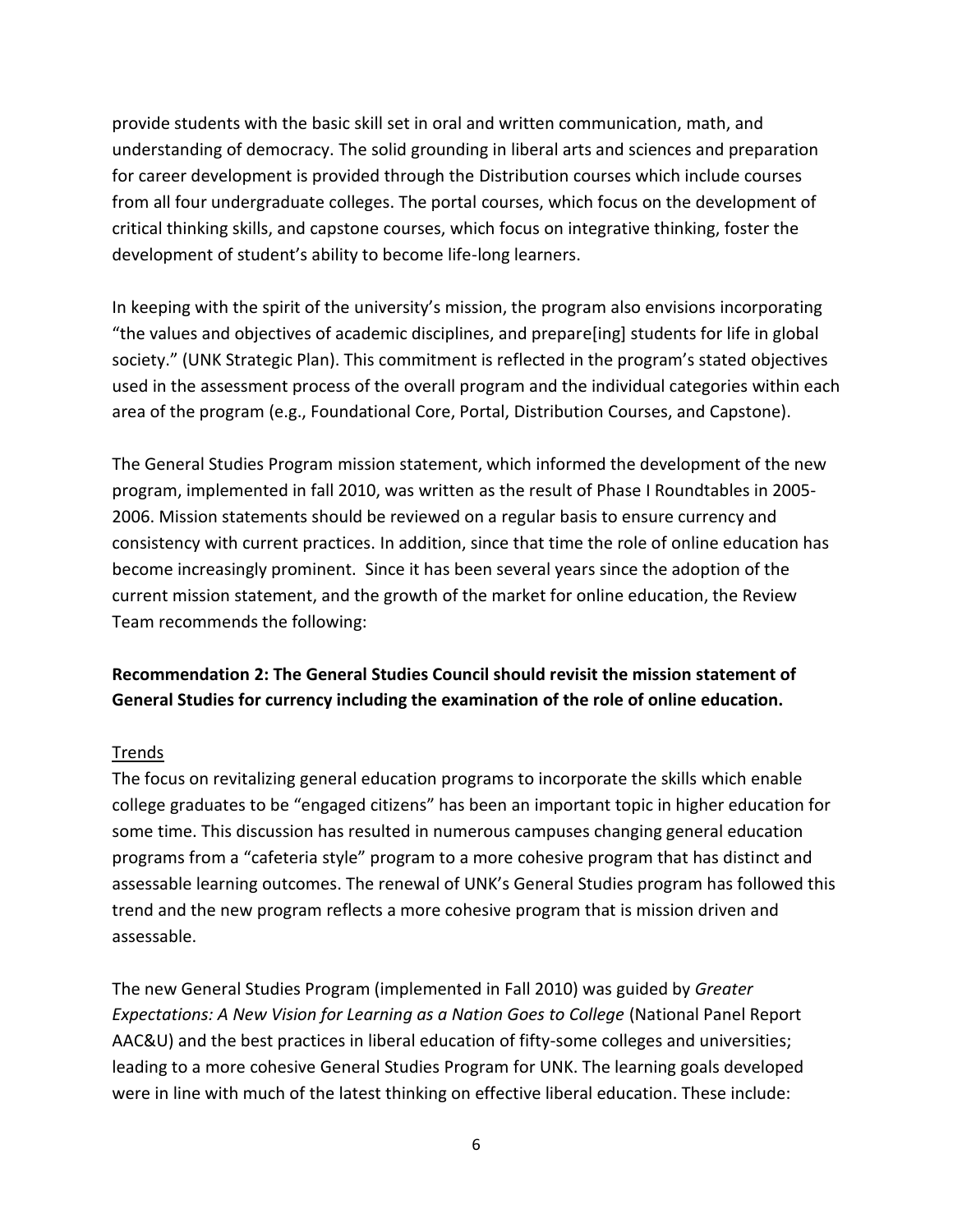- Inquiry and analysis
- Critical and creative thinking
- Written and oral communication
- Quantitative literacy
- Teamwork and problem solving

Moving forward, UNK's strategic plan obliges all programs to "…encompass regional, national and world environments," to provide "…opportunities to develop and to learn through leadership and service," and to "…enable students to pursue special interests, to develop a sense of responsibility to lead and to serve, and to acquire skills enhancing interpersonal effectiveness." Combining this with how AAC&U sees liberal education as a *philosophy of education that empowers individuals with broad knowledge and transferable skills, and a strong sense of value, ethics, and civic engagement* and as an "*education (that) helps students develop a sense of social responsibility*…" [\(www.aacu.org/resources/liberaleducation/index.cfm\)](http://www.aacu.org/resources/liberaleducation/index.cfm) The Review Team suggests the following:

**Suggestion 1: The University should consider broadening the vision of General Studies Program to better match the institutional mission by including a greater focus on, and assessment of ethics, personal values, social responsibility, information literacy, technology literacy, and making value judgments.** 

The University of Nebraska at Kearney is structured with a Senior Vice Chancellor who has responsibility for both Academic Affairs and Student Affairs. This provides an ideal structural arrangement for aligning some of the activities of Student Affairs with General Studies Program goals. Student Affairs staff with whom the team visited said that they were already moving to align their assessment outcomes with those of the General Studies Program goals. This is a positive first step.

**Suggestion 2: The General Studies Council and the Director of General Studies should broaden the program by integrating campus and community activities in collaboration with the Division of Student Affairs.** 

#### **Evaluation of Program Resources**

The General Studies Program has made efficient and effective use of its limited operating budget in order to meet the requirements of the University for maintaining and enacting the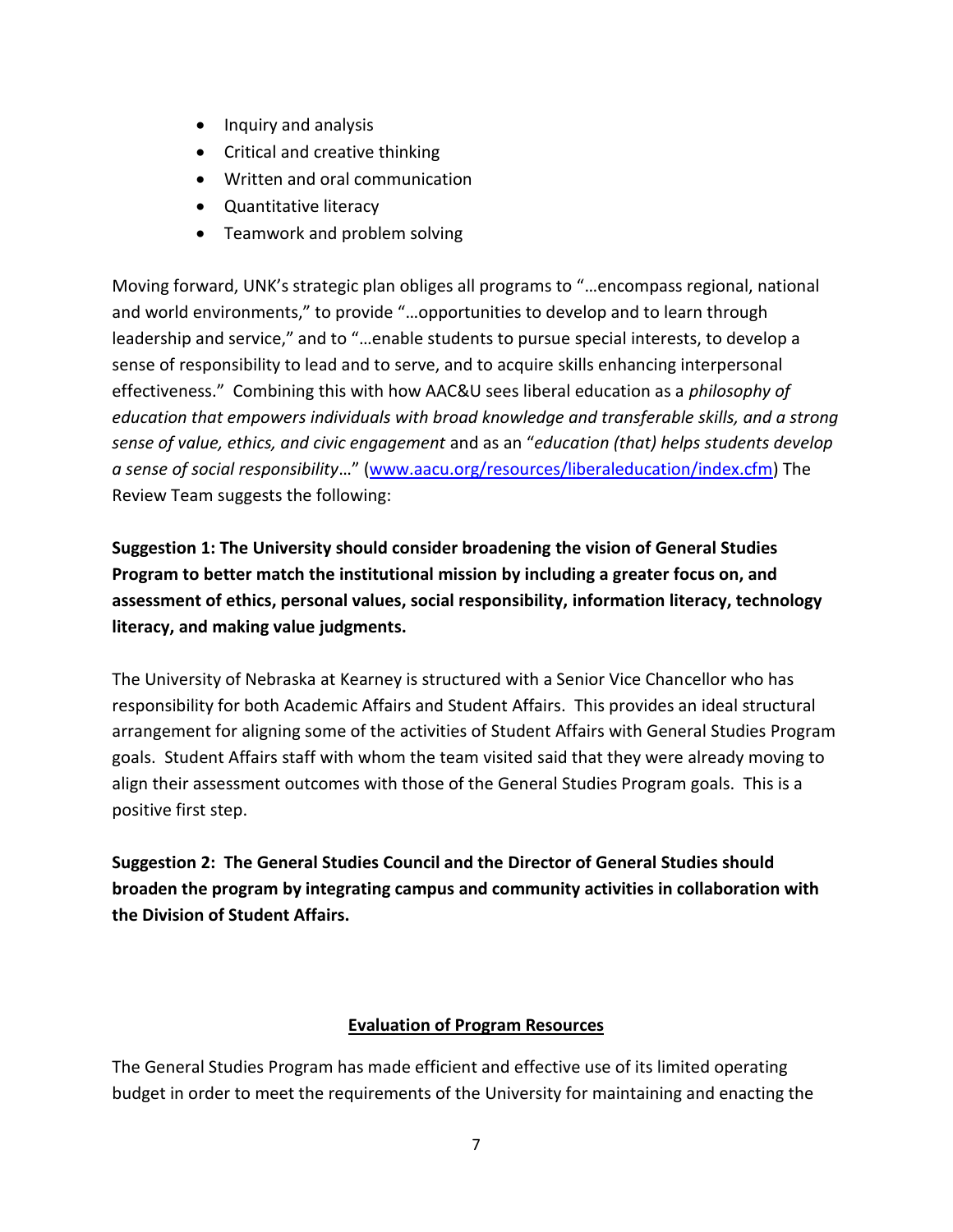new General Studies Program. The program should be especially commended for the work of its Director and the General Studies Council who have truly gone beyond the call of duty in establishing the new program and creating the assessments needed to measure the learning outcomes of the curriculum. The governance document and overall structure have served well to guide the process in the creation of new courses, changes in courses and changes in the program itself. In studying the Self-Study document and from hearing testimony from faculty members, chairs, the Director of General Studies, and the General Studies Council, several areas came to light in which changes could lead to more efficient functioning of the programs and set the stage for continuous improvement of the program and the courses within.

#### TaskStream Costs

TaskStream has recently been adopted campus-wide in conjunction with the General Studies Program as a tool to facilitate assessment across a large number of classes and students. Although not all classes have been assessed at this point, due to the plan to gradually roll out assessment in a methodical manner; all General Studies Program classes will be assessed within the next year or two using TaskStream as the primary interface for students, faculty and assessors. However, considerable concern has been raised by both students and faculty members regarding the cost of TaskStream. Currently, students are asked to purchase TaskStream at the cost of approximately \$42 per student per year. However, if the university purchased TaskStream as a site-license the cost to students would be only \$24 per student per year. Students and many faculty members feel that assessing this fee in the current manner is unsatisfactory and needlessly expensive for the students.

**Recommendation 3: The General Studies Council should recommend that the university purchase a site license for TaskStream and assess a campus wide student fee to cover the cost.**

#### Resources for Faculty Training

Effective teachers are essential for a successful General Studies Program, particularly given that the General Studies Program is the largest program on campus and constitutes more than 37% of the required hours for an undergraduate degree. While some resources are available to faculty to build their general teaching skills, e.g. Center for Teaching Excellence workshops; additional resources focused on developing teaching skills specifically for the General Studies Program are needed to maintain a high-quality program.

**Recommendation 4: Additional funding should be allocated to the General Studies Program to promote teacher development, to aid course development, and to provide professional support across campus for all faculty members who seek to improve their teaching within the General Studies Program. Additional resources should also be available for the Director and**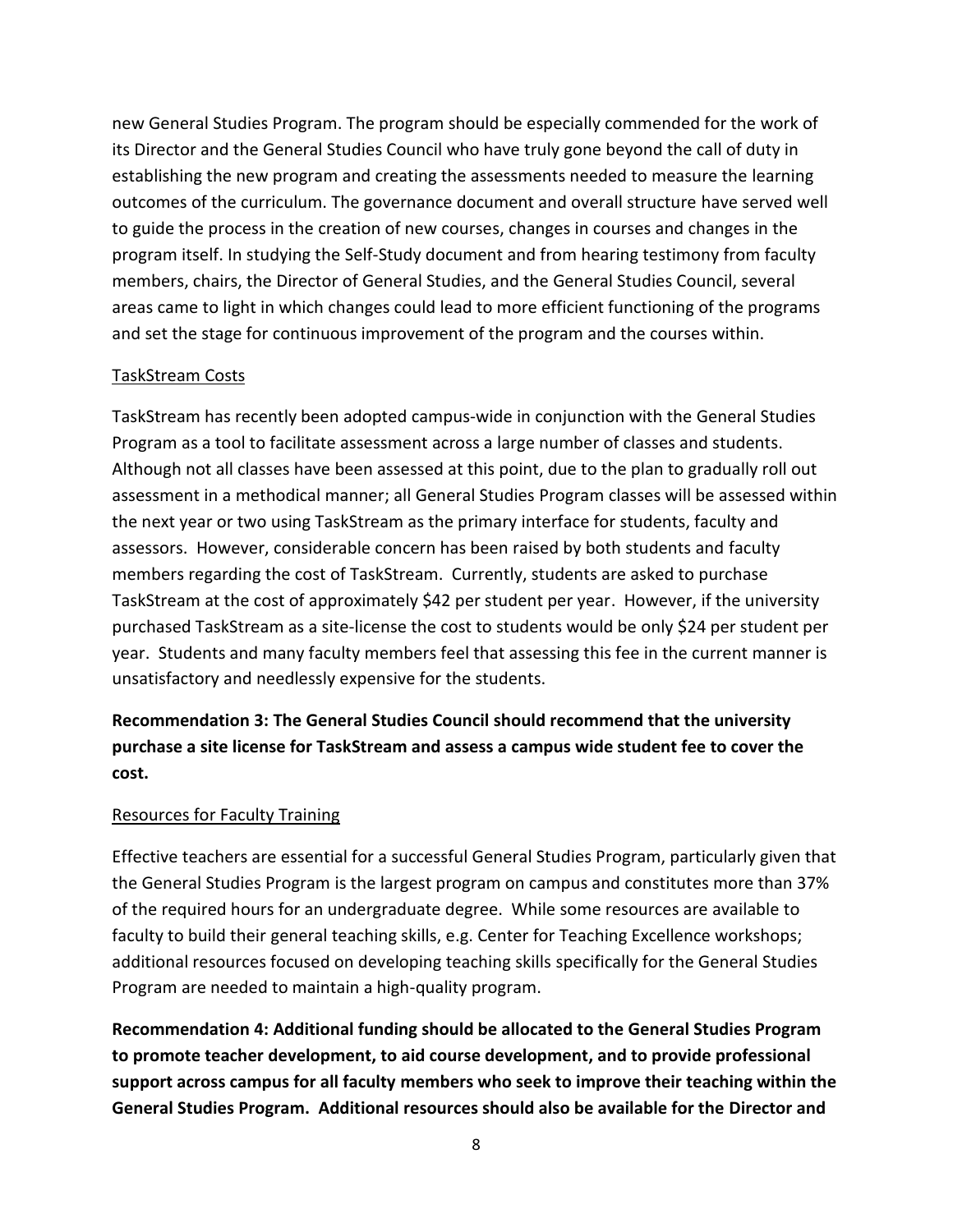## **selected faculty to travel to conferences and workshops to stay abreast of current teaching developments and assessment practices in general studies.**

#### General Studies Reporting Structure

Clear and direct reporting lines are crucial for effective communication. The current reporting structure is circuitous and potentially complicated; which may not only lead to miscommunication between parties, but may also result in duplication of workload and slowing down of process. At the present time, the General Studies Director reports to the Associate Senior Vice Chancellor; however, the General Studies Council reports to the Senior Vice Chancellor or through the General Studies Director to the Associate Senior Vice Chancellor. This is cumbersome and limits the ability of the program director to lead effectively. Further, the program director has no control over the number and variety of portal and capstone courses. This creates a serious limitation in the director's ability to lead, plan, and provide efficient use of resources in meeting the needs of the students.

**Recommendation 5: The University should clarify and simplify the reporting lines for the General Studies Director and the General Studies Council by having the General Studies Council report to the General Studies Director who would then report to a single administrator.**

**Recommendation 6: The University should grant to the General Studies Program Director authority to manage the number and variety of portal and capstone courses offered in any given semester.**

#### Assessment

The dedication of the current General Studies Director is commendable, and beyond that for which he is compensated. Furthermore, he has shown excellent use of the allocated budget and ability to stretch the budget even further than expected. While these are admirable efforts, they have their limits. When the burden of assessment is added to the Director's responsibilities it restricts the Director's abilities to perform these other tasks as well as limiting his ability to perform the leadership tasks of visioning for change and improvement. It increases the time he must spend on his duties as a manager and reduces the time he has to be a creative leader.

The UNK Assessment Director is a valuable resource to the functioning of the General Studies Program and remarkable achievements have been made to this point. As the new General Studies Program unfolds, appropriate assessment of each course and closing the feedback loops by making appropriate change is critical to the continuing evolution and improvement of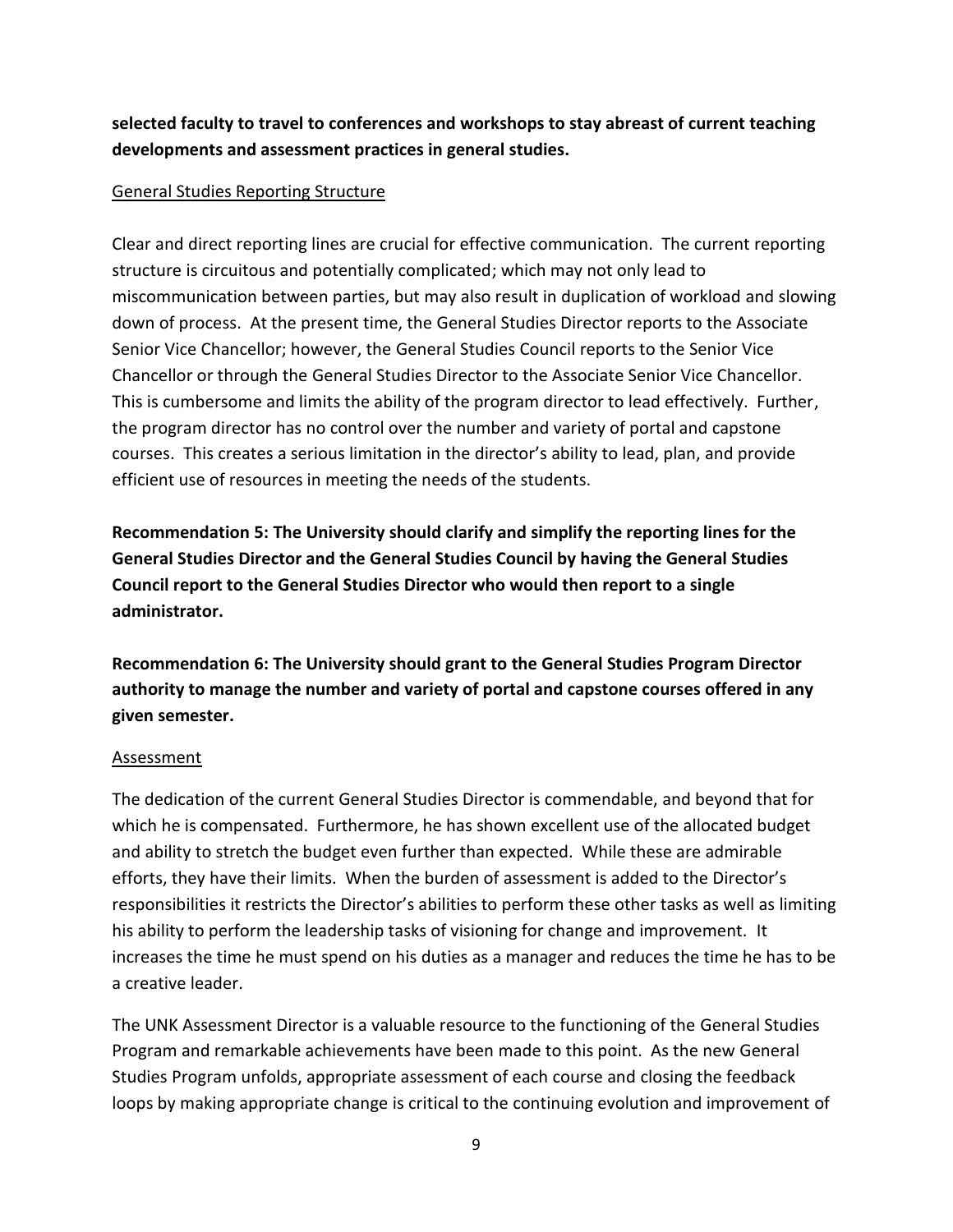the program. In the past, the General Studies Director, in collaboration with the General Studies Council, has been primarily responsible for not only implementing assessment, but also for analyzing data. Such a task should be beyond the scope of the Director's responsibility, especially given the magnitude of other tasks with which the Director is charged.

**Recommendation 7: The University should expand the Director of Assessment position to a full time appointment and transfer the assessment of the General Studies Program to that office.**

**Suggestion 3: Additional release time support for faculty may be needed to assist in analyzing assessment data.**

**Recommendation 8: The University should relieve the General Studies Director of routine tasks in coordinating the program and its assessment by increasing General Studies Program support staff. This shift of routine responsibilities will enable the General Studies Director to have more time and energy to develop and support the General Studies Program vision, to negotiate for classes, and to apply creative concepts to a developing program.**

### **Evaluation of Department/Program Effectiveness**

The program is well designed with extensive input from both within the university and through the use of comparison groups. It provides broad coverage of the full range of areas generally considered to constitute general education or general studies. There is general agreement among the faculty and on the General Studies Council that it is more coherent and wellconceived than the previous program. It provides a rich selection of options within these areas. The design employing a portal course and a capstone course constitutes best practice in this respect.

The recent reduction in overall hours by The University of Nebraska Board of Regents from 125 to 120 hours for a baccalaureate degree resulted in cuts to academic majors. Some feel that a proportional cut should have been made in the general studies requirements reducing the effect on the academic majors. There is a real concern that the high ACT requirement for entry into English 102 makes English 101 a hidden prerequisite and in actuality expands the general studies curriculum to 48 hours, which is on the very high side for a state institution.

**Recommendation 9: The requirements for the size of the General Studies Program should be carefully considered and should be transparent to the students with no unclear or hidden prerequisites**.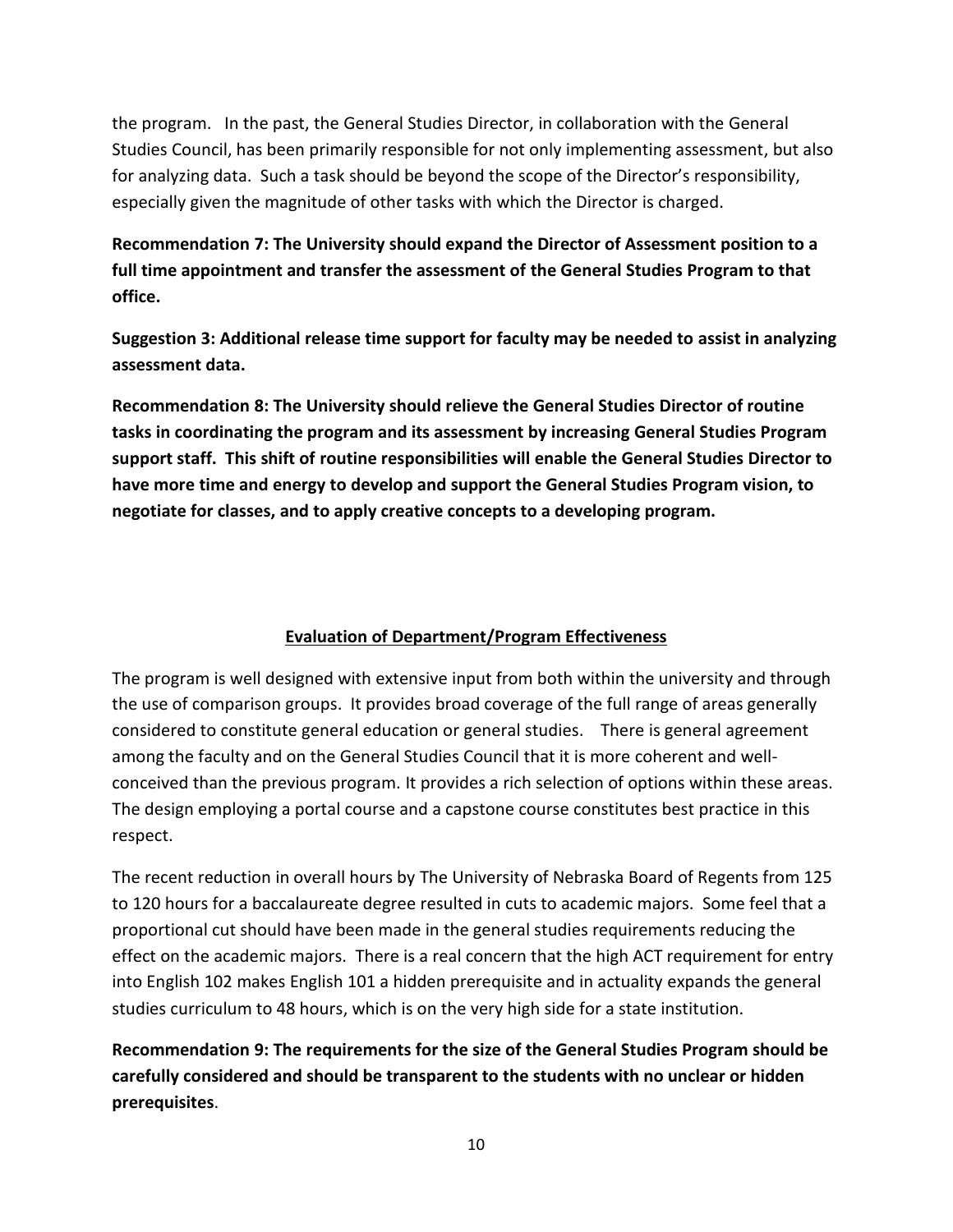Assessment of areas within the General Studies Program is taking place and data are being collected regularly. Rubrics have been established which allow for comparative evaluation across course titles within sections of the curriculum and across disciplinary areas of the curriculum.

The use of a common centralized software package, TaskStream, is being a great advantage to the General Studies Program. However, the current funding mechanism for TaskStream is cumbersome and irritating to students and faculty. The need to change this mechanism is indicated in Recommendation 3. Further, students should be educated as to the value for their education of having a strong assessment program.

Inter-coder reliability mechanisms are just beginning to be considered and should be developed to ensure comparability of coding for rubrics across the curricular offerings. This inter-coder reliability will make the adoption of uniform rubrics across the campus a much stronger asset.

## **Recommendation 10: Inter-coder reliability protocols need to be established and regularly checked across sections within a course number and across disciplinary areas of the curriculum.**

Longitudinal assessment data exist for a few general studies courses. However, it will take longer to longitudinally evaluate all of the classes within each of the categories, as measurement is being phased in on a rolling basis; and not all areas of the curriculum have had even their first full evaluation. As longitudinal measures are added, consideration should be given to employment of more value added components. For example, a writing exam such as the ACT writing section could be given before entry into and at the end of English 101 to assess the value added by the course as well as the average level of writing competency of the students at the end of the course.

## **Recommendation 11: The institution should initiate longitudinal assessment procedures when the rolling in of the assessment measures provides longitudinal data opportunities, and expand the use of value added measures.**

Faculty members seem to understand the purpose, processes and structure of the program and why assessment data need to be collected and analyzed. There is, however, a general consensus that the assessment program is becoming unwieldy as it is becoming more fully rolled out. It would, therefore be useful to assess the assessment process itself to consider which elements provide the most useful information and which are marginally useful or cost ineffective. In addition, assessment protocols may be simplified by taking appropriate samples rather than assessing the population, or assessing outcomes in each area periodically rather than assessing all areas each semester.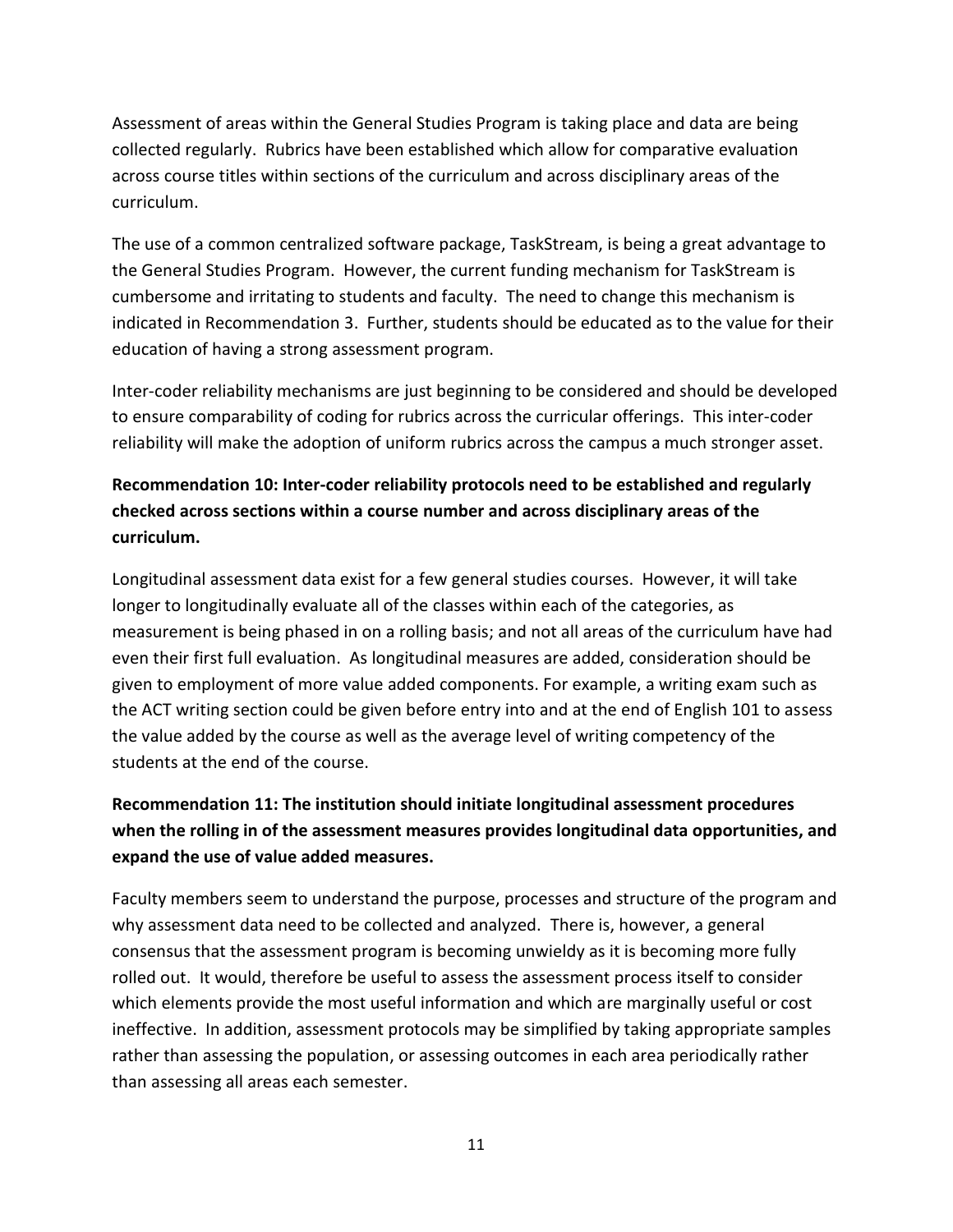## **Recommendation 12: Assessment of the assessment process needs to be undertaken with a goal of improving and simplifying the process.**

There was some discussion among the members of the team of the size of the General Studies Council which seemed to the team leader to be excessive for efficient functioning. When the General Studies Council was asked about this issue they indicated they liked the number of three from each college because it allowed full college representation when one or more of the representatives from a college were absent. At the same time, some members of the council complained about how hard it was to get things done and how long it took.

## **Suggestion 4: The institution might give consideration to the size of the General Studies Council.**

Data indicated great variation in the number of students in the different courses within the General Studies Program. Of course, some considerable variation across disciplines and curricular levels is expected. However, some systematic protocol should be in place for specifying maximum and minimum number of students for each type of course in order to assure maximum efficiency. This might allow reallocation of some resources to facilitate expanded use of team teaching of capstone courses.

## **Suggestion 5: The General Studies Council and Director should consider establishing a protocol for determining maximum and minimum size of various types of general studies courses.**

One of the strengths of the program is the wide variety of courses which fill general studies requirements at all levels. At the same time that this is a strength, it also reduces the common core of knowledge which is shared by all students and makes more problematic the cohesiveness of the program. These issues might be addressed by reducing the number of options available to students or by introducing a linking element in the freshman year such as a common reader which would be discussed each year as a part of every portal course and all the Foundational Core offerings.

**Suggestion 6: The General Studies Council and the Director of General Studies should explore methods of introducing more commonality in the portal and Foundational Core courses as a way of introducing greater coherence and commonality in the first year.** 

#### **Recommendations for the Future**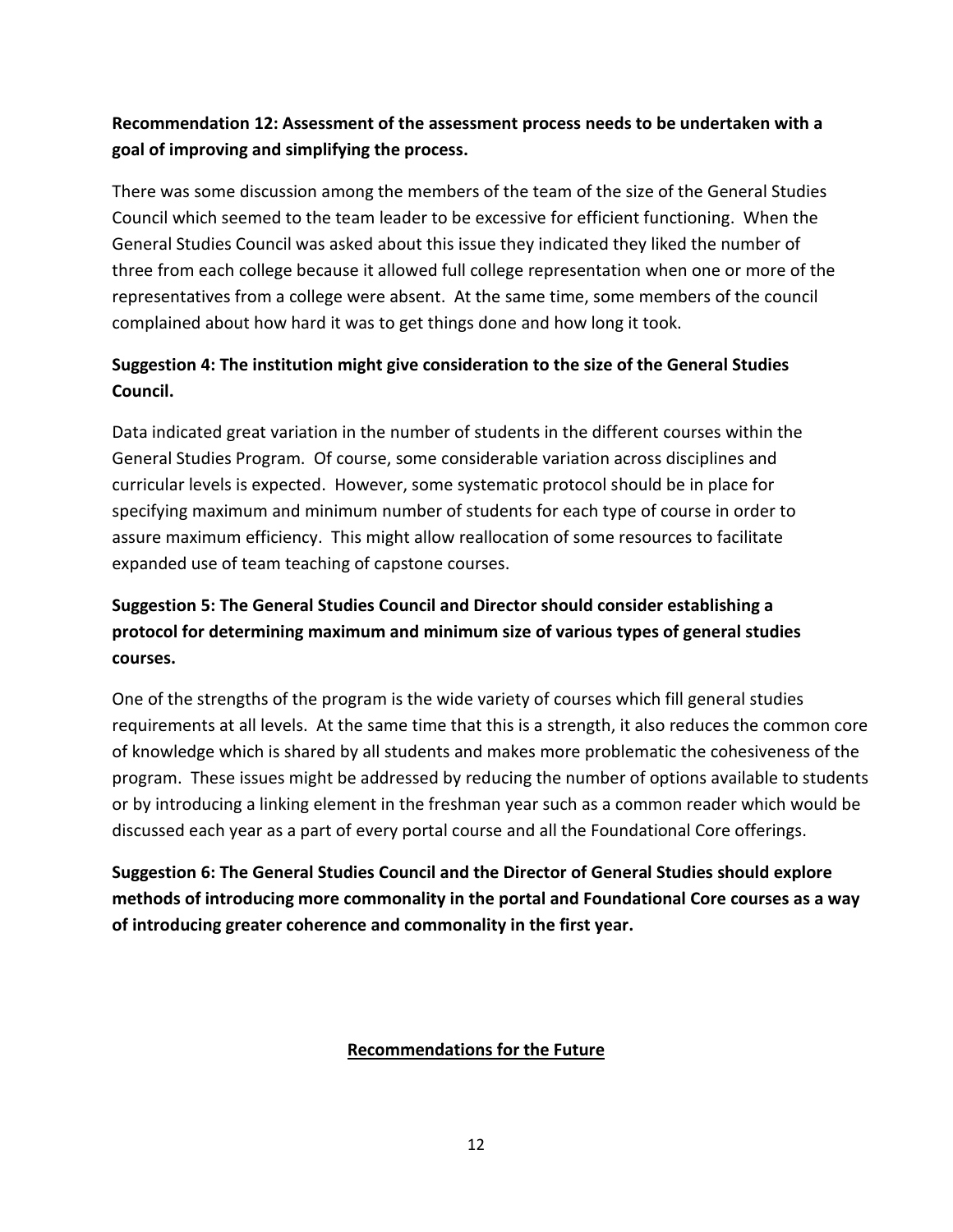**Recommendation 1: The General Studies Council should conduct a follow up survey on student and faculty perceptions of the General Studies Program.**

**Recommendation 2: The General Studies Council should revisit the mission statement of General Studies for currency, including the examination of the role of online education.**

**Recommendation 3: The General Studies Council should recommend that the university purchase a site license for TaskStream and assess a student fee to cover the cost.**

**Recommendation 4: Additional funding should be allocated to the General Studies Program to promote teacher development, to aid course development and to provide professional support across campus for all faculty memberswho seek to improve their teaching within the General Studies Program. Additional resources should also be available for the Director and selected faculty to travel to conferences and workshops to stay abreast of current teaching development and assessment practices in general studies.**

**Recommendation 5: The University should clarify and simplify the reporting lines for the General Studies Program Director and the General Studies Council by having the General Studies Council report to the General Studies Director who would then report to a single administrator.**

**Recommendation 6: The University should grant to the General Studies Program Director authority to manage the number and variety of portal and capstone courses offered in any given semester.**

**Recommendation 7: The University should expand the Director of Assessment position to a full time appointment and transfer the assessment of The General Studies Program to that office.**

**Recommendation 8: The University should relieve the General Studies Program Director of routine tasks in coordinating the program and its assessment by increasing General Studies Program support staff. This shift of routine responsibilities will enable the General Studies Director to have more time and energy to develop and support the General Studies Program vision, to negotiate for classes, and to apply creative concepts to a developing program.**

**Recommendation 9: The requirements for the size of the General Studies Program should be carefully considered and should be transparent to the students with no unclear or hidden prerequisites.**

13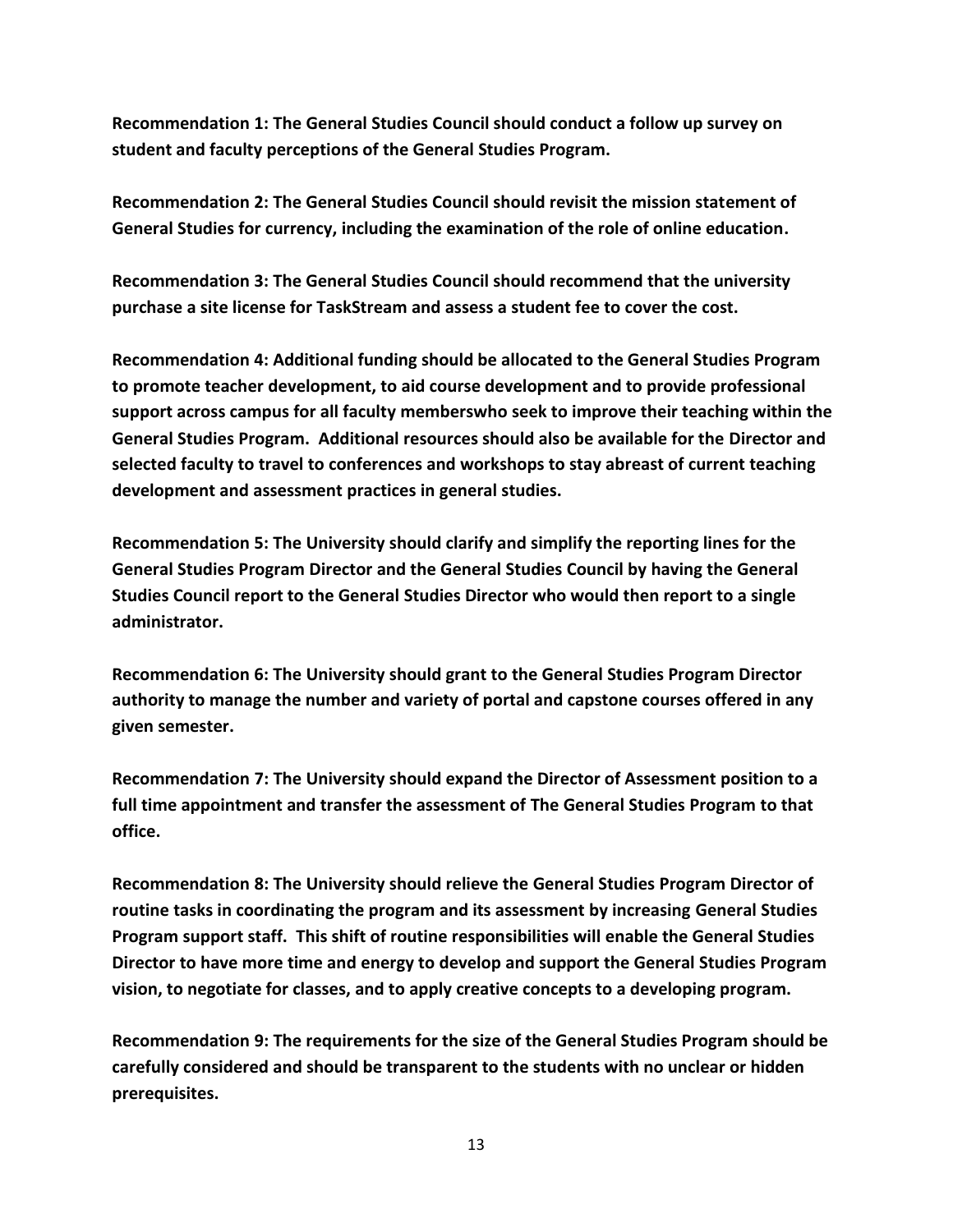**Recommendation 10: Inter-coder reliability protocols need to be established and regularly checked across sections within a course number and across disciplinary areas of the curriculum.**

**Recommendation 11: The institution should initiate longitudinal assessment procedures when the rolling in of the assessment measures provides longitudinal data opportunities, and expand the use of value added measures.**

**Recommendation 12: Assessment of the assessment process needs to be undertaken with a goal of improving and simplifying the process.**

**Suggestion 1: The University should consider broadening the vision of the general studies program to better match the institutional mission by including a greater focus on, and assessment of ethics, personal values, social responsibility, information literacy, technology literacy, and making value judgments in the courses offered in the program.** 

**Suggestion 2: The General Studies Council and the Director of General Studies should broaden the program by integrating campus and community activities in collaboration within the Division of Student Affairs.**

**Suggestion 3: Additional release time support for faculty may be needed to analyze assessment data.**

**Suggestion 4: The institution might give consideration to the size of the General Studies Council.**

**Suggestion 5: The General Studies Council and Director should consider establishing a protocol for determining maximum and minimum number of students for various types of general studies courses.**

**Suggestion 6: The General Studies Council should explore methods of introducing more commonality in the portal and core courses as a way of introducing greater coherence and commonality in the first year.**